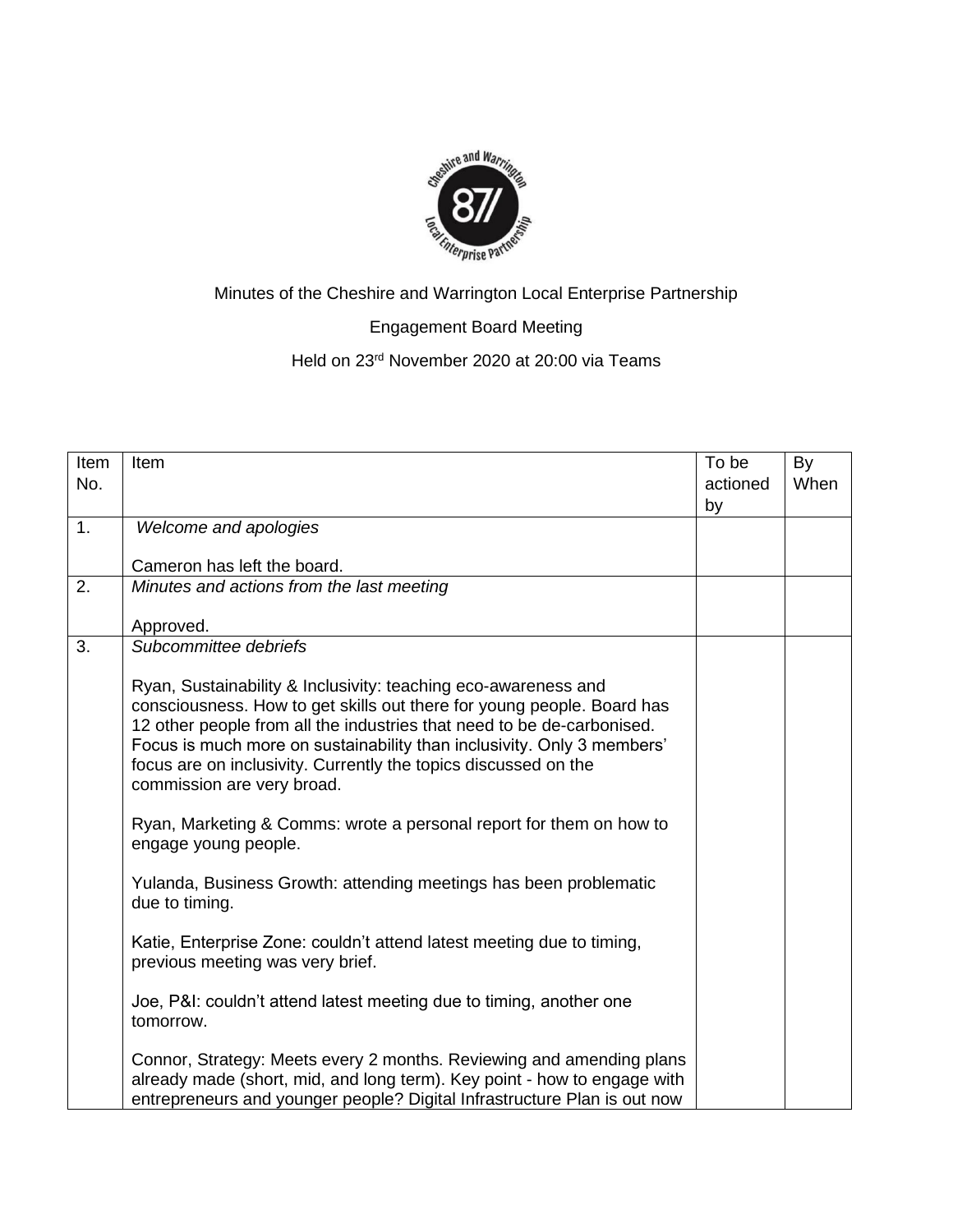|    | too - focus on boosting infrastructure and spaces to keep young people in<br>the area.<br>Maggie, Employers Skills: Institute of Technology ongoing, Accelerate full<br>update next month, digital bootcamp for furloughed staff, 2 projects for<br>European Social Fund.<br>Joe, Main Board: hospital bids in progress - Crewe & Warrington. Nuclear<br>power. Recruitment.                                                                                                                                                                                                                                                                                                                                                    |                                                                                                                     |  |
|----|---------------------------------------------------------------------------------------------------------------------------------------------------------------------------------------------------------------------------------------------------------------------------------------------------------------------------------------------------------------------------------------------------------------------------------------------------------------------------------------------------------------------------------------------------------------------------------------------------------------------------------------------------------------------------------------------------------------------------------|---------------------------------------------------------------------------------------------------------------------|--|
| 4. | LEP Recruitment - Goals, process and targets<br>10 people for EB, 4 vacancies.<br>Application deadline 11th Dec. Request a rolling application.<br>Very difficult to have 2 hours in the middle of the day to join LEP<br>meetings for most people.                                                                                                                                                                                                                                                                                                                                                                                                                                                                             | <b>Discuss</b><br>meeting<br>times.                                                                                 |  |
| 5. | An EB project<br>Connect youth groups in the area and voice their opinions.<br>Youth summit<br>Raffle prizes from local businesses?<br>-<br>Read Young people's discussion report for possible inspiration for<br>the summit.<br>Green Jobs and Skills - What is it and what can we do?<br>Agriculture (as well as hillsides, aquamanagement etc),<br>energy (storage, energy efficient), environment (green<br>construction, positive carbon output).<br>Showing young people the industries that are evolving and<br>$\qquad \qquad \blacksquare$<br>going into green.<br>Social Enterprise - Is there any focus on this is any of the boards?<br>LEP isn't focusing on this at all. OxLEP has a social<br>enterprise branch. | Schedule<br>6-month<br>review<br>with lan<br>and<br>Clare.<br>6-month<br>report.<br>Think of<br>ideas for<br>summit |  |
| 6. | A.O.B                                                                                                                                                                                                                                                                                                                                                                                                                                                                                                                                                                                                                                                                                                                           |                                                                                                                     |  |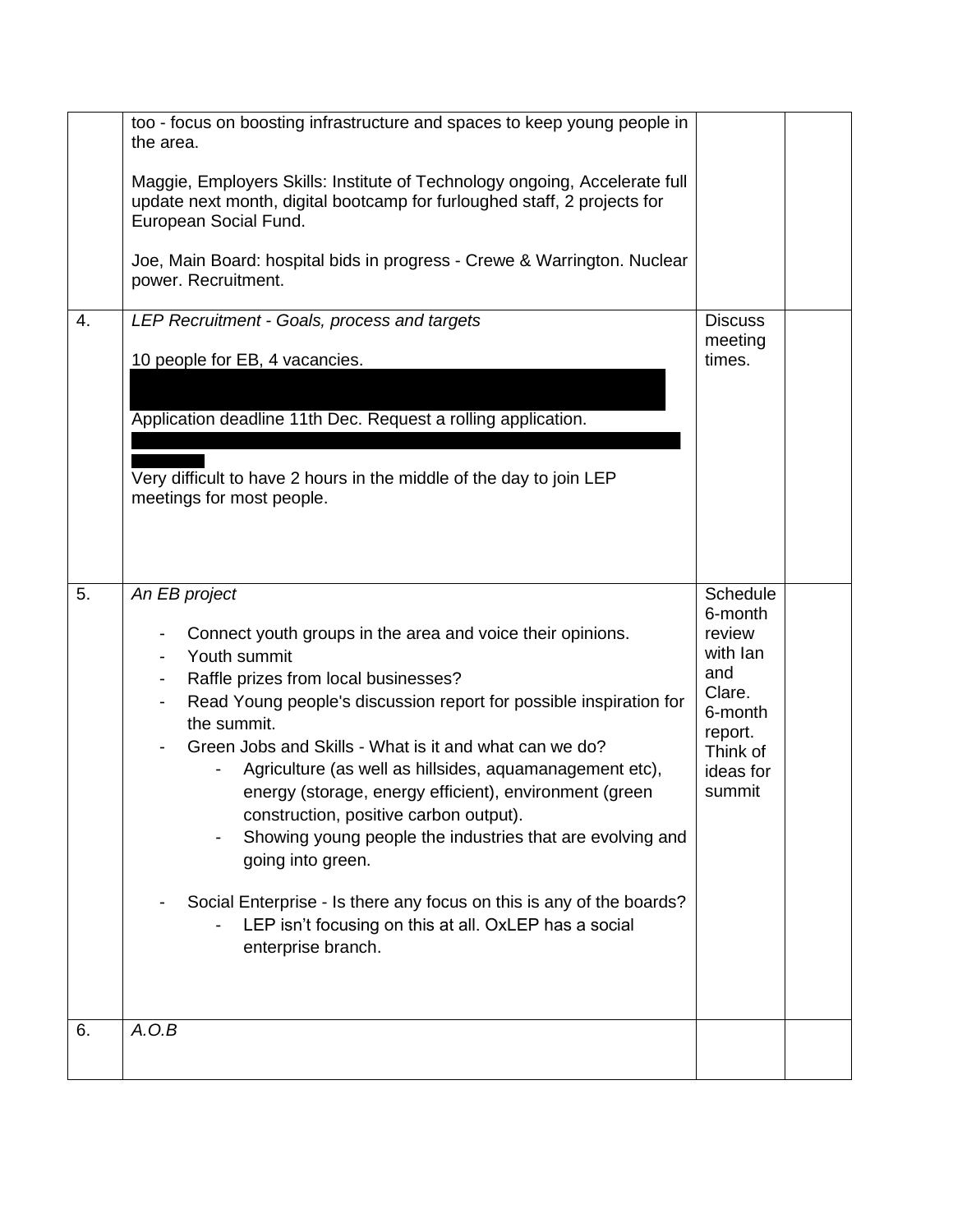### Minutes of the Cheshire and Warrington Local Enterprise Partnership

### Youth Board Meeting

# Held on 17<sup>th</sup> August 2020 at 20:00 via Teams

#### Attended:

### Joe Toward (Chair), Maggie Chen (Deputy Chair), Connor Diskin, Yulanda Duff, Katie **McConnell**

Apologies:

Ryan Burke, Cameron Turpin

| Item | Item                                                                                 | To be    | By   |
|------|--------------------------------------------------------------------------------------|----------|------|
| No.  |                                                                                      | actioned | When |
|      |                                                                                      | by       |      |
| 1.   | Welcome and apologies                                                                |          |      |
|      |                                                                                      |          |      |
|      | Ryan Burke and Cameron Turpin send their apologies                                   |          |      |
| 2.   | Minutes and actions from the last meeting                                            |          |      |
|      |                                                                                      |          |      |
|      | 2.1 The minutes of the 21 <sup>st</sup> July 2020 were agreed as a true and accurate |          |      |
|      | record.                                                                              |          |      |
|      |                                                                                      |          |      |
|      | 2.2 'Engagement Board' officially adopted by the LEP as the new name                 |          |      |
|      | for the Youth Board                                                                  |          |      |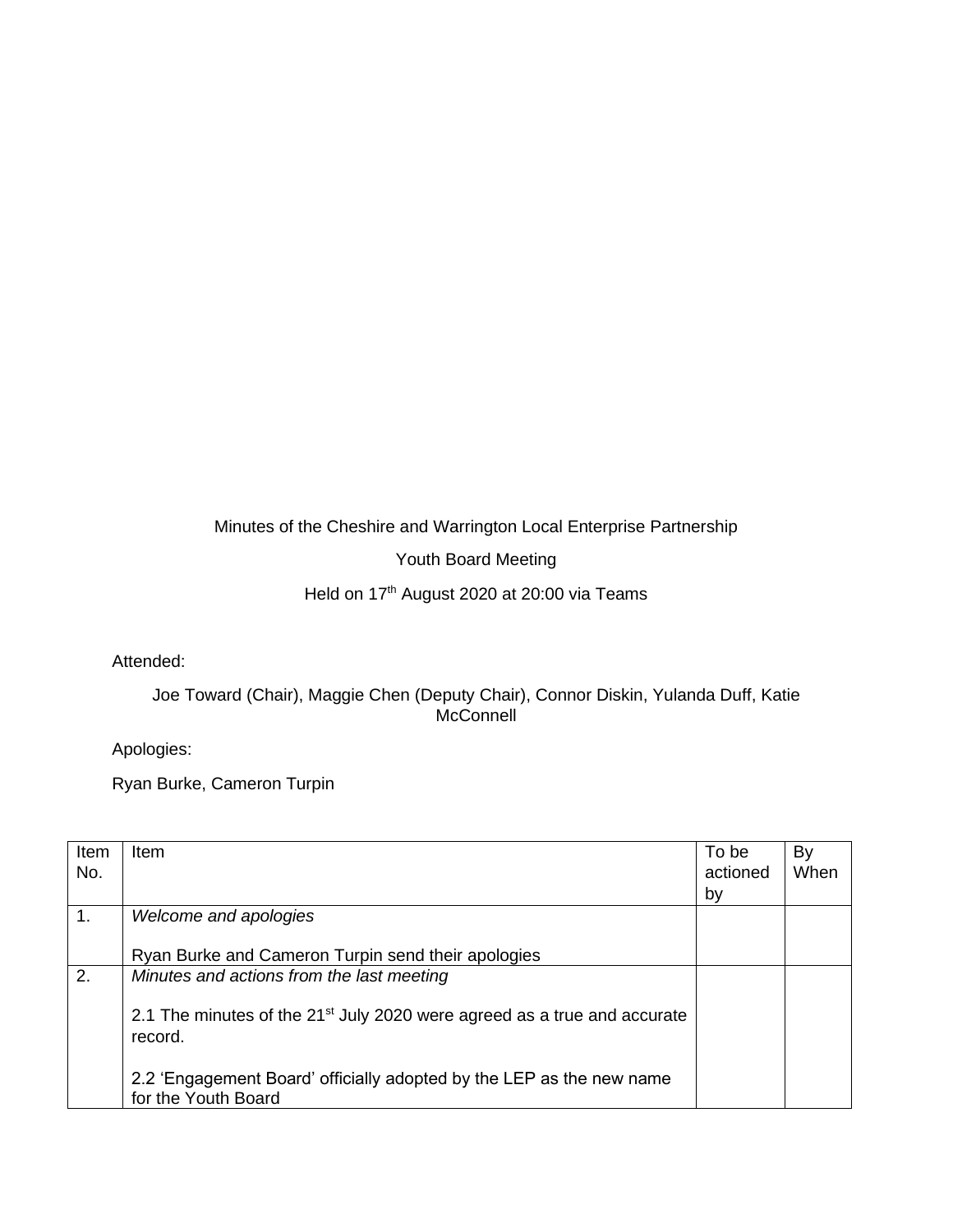|    | 2.3 Executive Summaries for Board members submitted to Marketing<br>Cheshire, they will be added when the new site is launched in early Sept<br>20                                                                                                                                                                                                                                                                                                                                                                                                                                                                                                                                                                                                                                                                                                                                    |  |
|----|---------------------------------------------------------------------------------------------------------------------------------------------------------------------------------------------------------------------------------------------------------------------------------------------------------------------------------------------------------------------------------------------------------------------------------------------------------------------------------------------------------------------------------------------------------------------------------------------------------------------------------------------------------------------------------------------------------------------------------------------------------------------------------------------------------------------------------------------------------------------------------------|--|
|    | 2.4 CT submitted a draft ToR for review, see agenda item 6.                                                                                                                                                                                                                                                                                                                                                                                                                                                                                                                                                                                                                                                                                                                                                                                                                           |  |
|    | 2.5 JT spoke with Ian Brooks regarding voting rights, see agenda item 4.                                                                                                                                                                                                                                                                                                                                                                                                                                                                                                                                                                                                                                                                                                                                                                                                              |  |
| 3. | 2.6 JT and MC meeting with external youth groups, see agenda item 7.<br>Subcommittee debriefs                                                                                                                                                                                                                                                                                                                                                                                                                                                                                                                                                                                                                                                                                                                                                                                         |  |
|    | 3.1 CD updated on the Strategy Committee, highlighting the development<br>of a Digital Infrastructure Plan<br>(http://www.871candwep.co.uk/content/uploads/2020/07/7b-DIP-Interim-<br>Report.pdf), which has set out the current digital infrastructure position for<br>the sub-region, considering the digital infrastructure needs to support a<br>"£50 billion economy" and the steps required to maximise digital<br>connectivity to support economic growth. The Strategy Committee is also<br>in the process of publishing a COVID Recovery Plan, see agenda item<br>4.3.<br>3.2 KM updated on Enterprise Zone Committee, highlighting the<br>increased focus on long-term projects and strategies with significant lead<br>time. This is in response to limited short-term enterprise opportunities<br>during this current climate. The EB may have limited capacity to advise |  |
| 4. | on these projects, but will remain open to any new projects.<br><b>Update from Ian Brooks</b>                                                                                                                                                                                                                                                                                                                                                                                                                                                                                                                                                                                                                                                                                                                                                                                         |  |
|    | 4.1 Establishing a new board<br>Previously, a new board is set up with an executive member of<br>the LEP attached to establish the Terms of Reference,<br>scheduling, minutes etc. In the case of The EB, this responsibility<br>fell to the members which has delayed the ability to operate<br>effectively.<br>4.2 Normal Procedure<br>Circulate minutes 1 week before meeting<br>Publish minutes within 5 working days<br>Set meeting 6-12 months in advance, occurring monthly<br>Send agenda and minutes to executive LEP member.<br>4.3 Projects to engage<br>Recovery Plan: Andy Hulme of the Strategy Committee is<br>creating a COVID Recovery Plan (to see early report:<br>http://www.871candwep.co.uk/content/uploads/2020/07/6a                                                                                                                                          |  |
|    | -Mickledore-Report-Summary.pdf) and needs feedback<br>from stakeholders, including The EB.<br>The LEP has to submit a comprehensive spending review<br>that sets the departments' budget in the medium term<br>(approx 3 years). Roy Newton is leading on its creation,                                                                                                                                                                                                                                                                                                                                                                                                                                                                                                                                                                                                               |  |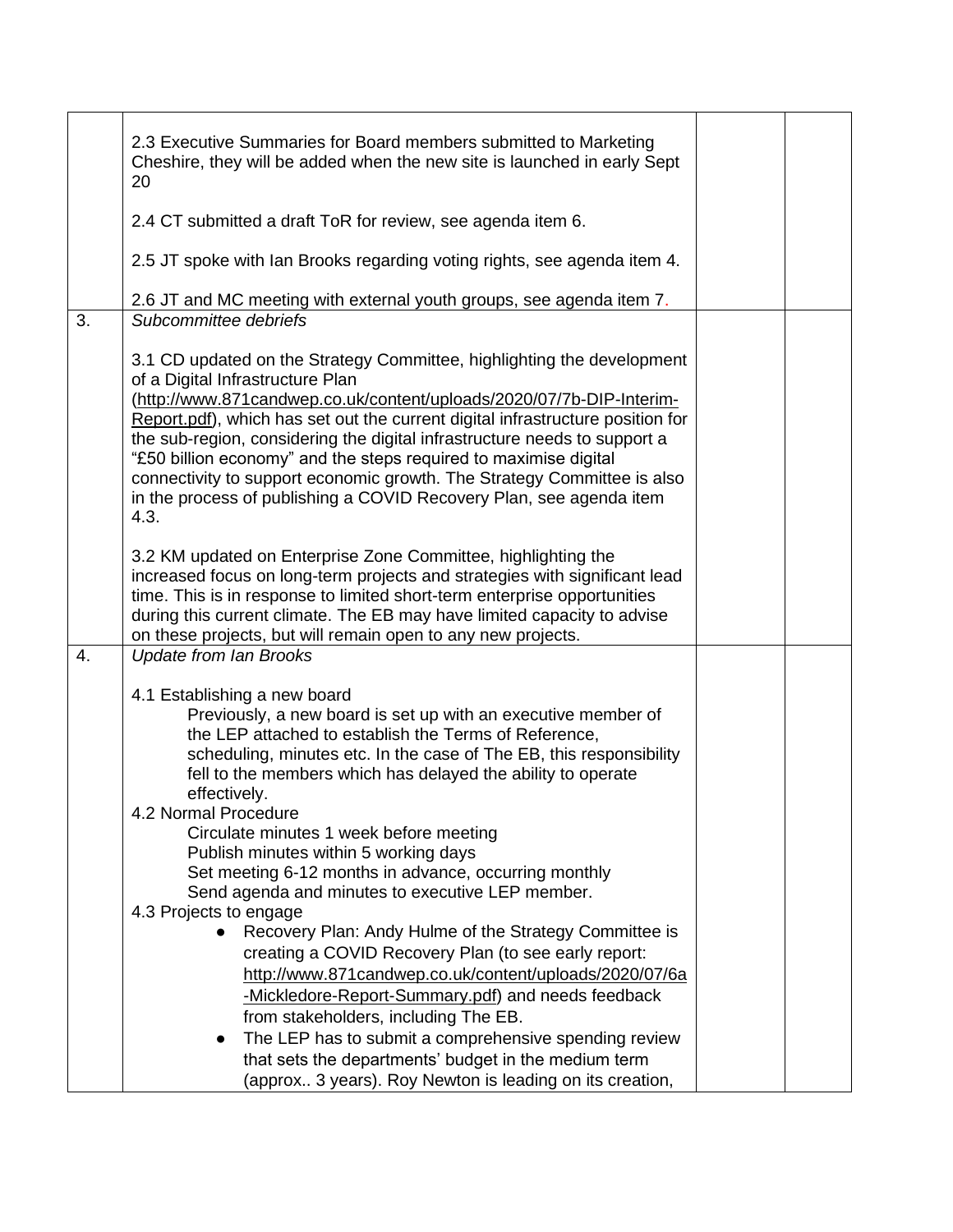|    | and deadline is 24 <sup>th</sup> Sept. Consulting on the review will                                                                 |  |
|----|--------------------------------------------------------------------------------------------------------------------------------------|--|
|    | begin in Late August.                                                                                                                |  |
|    | For new projects, ask your sub-committees if there are                                                                               |  |
|    | any projects that we can offer support on. Ian advised we                                                                            |  |
|    | do leave a little capacity and not to over-promise.                                                                                  |  |
|    | 4.4 Voting                                                                                                                           |  |
|    | lan Brooks advised very few decisions reach a vote, as a vote                                                                        |  |
|    | would only be implemented when an impasse is reached with                                                                            |  |
|    | members that cannot be resolved with discussion and consensus.<br>In most cases, having parity in discussion should deliver the same |  |
|    | effect, parity that The EB has been promised. If this is not the                                                                     |  |
|    | case and EB members do not feel listened to, please raise this                                                                       |  |
|    | concern to The EB Chair and we will work to resolve this issue.                                                                      |  |
|    | 4.5 New members                                                                                                                      |  |
|    | The plan is to expand the EB to 10 members. In order tot fully                                                                       |  |
|    | represent the interests and local knowledge of the sub-region,                                                                       |  |
|    | efforts will be made to recruit members from East Cheshire, such<br>as Wilmslow, Congleton and Macclesfield.                         |  |
| 5. | Meeting schedule                                                                                                                     |  |
|    |                                                                                                                                      |  |
|    | New schedule is the $3rd$ Monday on every month. The next 6 months of                                                                |  |
|    | meeting will be scheduled and held on Microsoft Teams until further                                                                  |  |
|    | notice.                                                                                                                              |  |
|    |                                                                                                                                      |  |
| 6  | Terms of Reference review                                                                                                            |  |
|    |                                                                                                                                      |  |
|    | Thank you, Cameron Turpin, for sending through the draft of this                                                                     |  |
|    | document, see appendix A.                                                                                                            |  |
|    | Feedback:                                                                                                                            |  |
|    | Needs to incorporate the LEPs vision on being healthiest, most                                                                       |  |
|    | sustainable, inclusive and growing economy in the UK.                                                                                |  |
|    | Could CT add some procedural elements to the ToR:                                                                                    |  |
|    | Circulate minutes 1 week before meeting                                                                                              |  |
|    | Publish minutes within 5 working days                                                                                                |  |
|    | Set meeting 6-12 months in advance, occurring monthly                                                                                |  |
|    | Meeting occur 3 <sup>rd</sup> Monday of the month                                                                                    |  |
|    |                                                                                                                                      |  |
| 7. | External engagement update                                                                                                           |  |
|    |                                                                                                                                      |  |
|    | Chester Zoo Youth Board: see MC meeting notes Appendix B                                                                             |  |
|    | Warrington Youth Cabinet: see WYC meeting minutes Appendix                                                                           |  |
|    | C                                                                                                                                    |  |
|    |                                                                                                                                      |  |
|    | In the short term, the priority will be shifted from prospective outreach to<br>on working on projects within the LEP.               |  |